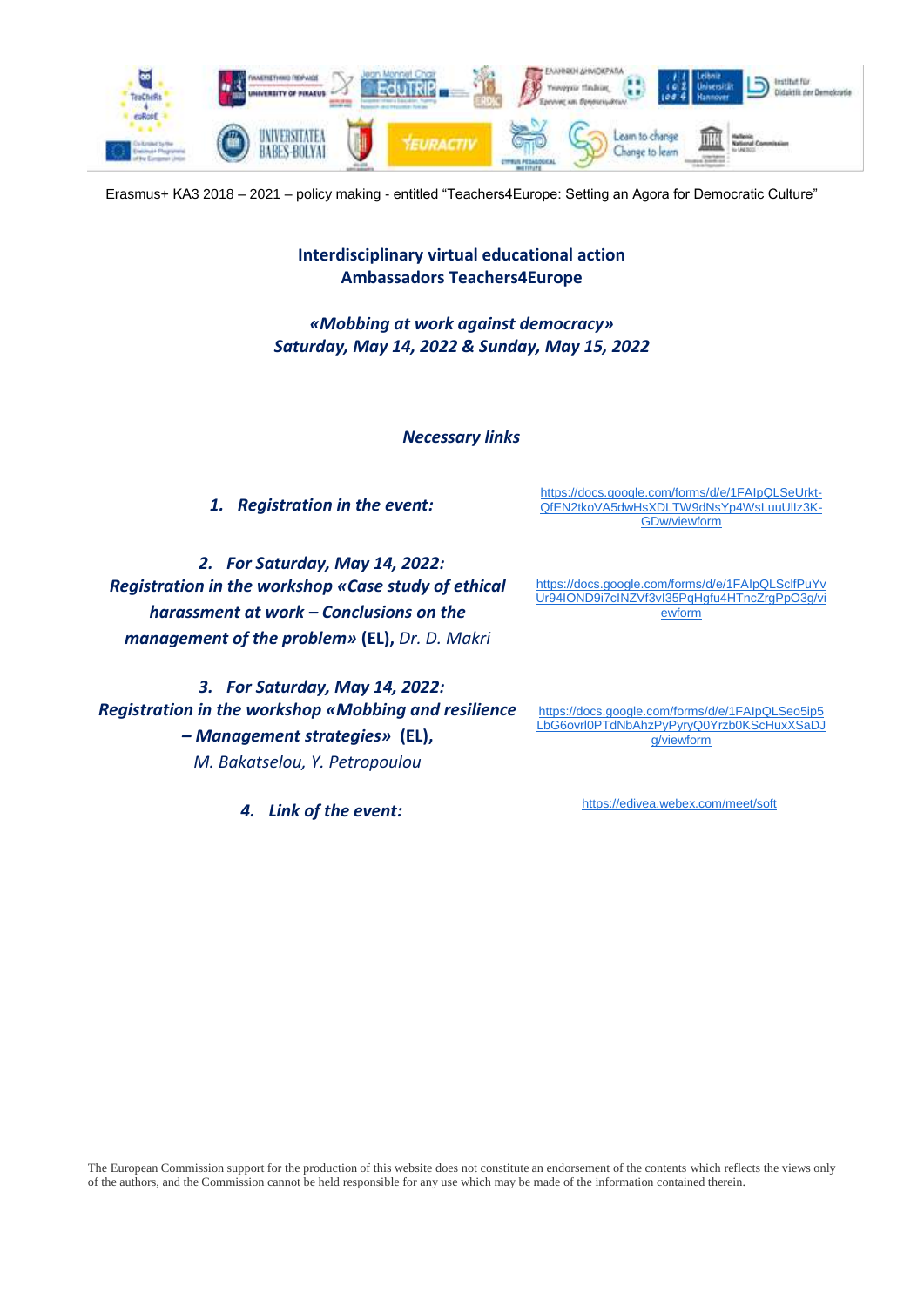### **Program**

#### *Saturday, May 14, 2022* **15.00 – 18.30**

- 15.00 15.15 Registration
- 15.15 15.45 Opening, welcome remarks and addresses (EL/EN)
- 15.45 16.15 *Prevention and management of MOBBING, with an emphasis on the public sector* **(EL)** *Maria D. N. Stylianidou* Associate Professor, Law School, Frederick University Member of the Hellenic Single Public Procurement Authority

Questions and answers (10΄)

16.15 - 16.45 *Bullying as a form of discrimination in employment and at work: The provisions of the EU Directives and the practice of the relevant National Agency* **(EL)** *Calliope Lykovardi*  The Greek Ombudsman

Questions and answers (10΄)

## 16.45 - 17.15 *Identity, values, culture. School culture and change* **(EL)**

*Dr. Anna Siganou*

Member of the Committee of Experts on the program "A New Start at Vocational Lycea" Former President of the Scientific Committee of the piloting phase of the program "A New Start at Vocational Lycea" Former School Advisor

Questions and answers (10΄)

- 17.15 17.30 **Break**
- 17.30 18.00 *Psychological bullying at work* **(EL)**  *Marina Chrysoveloni*  Jurist Former State Secretary for the Interior

Questions and answers (10΄)

18.00 – 18.30 *Parallel workshop*

*Case study of ethical harassment at work – Conclusions on the management of the problem* **(EL)** *Dr. Dimitra Makri* Coordinator of educational work (ΠΕ80- Home Economics) Academic Tutor

*Parallel workshop Mobbing and resilience – Management strategies* **(EL)** *Mary Bakatselou* Psychologist, Psychotherapist *Yiouli Petropoulou* Sociologist, Psychotherapist Collaborators of "Life Proposal Magnesia"